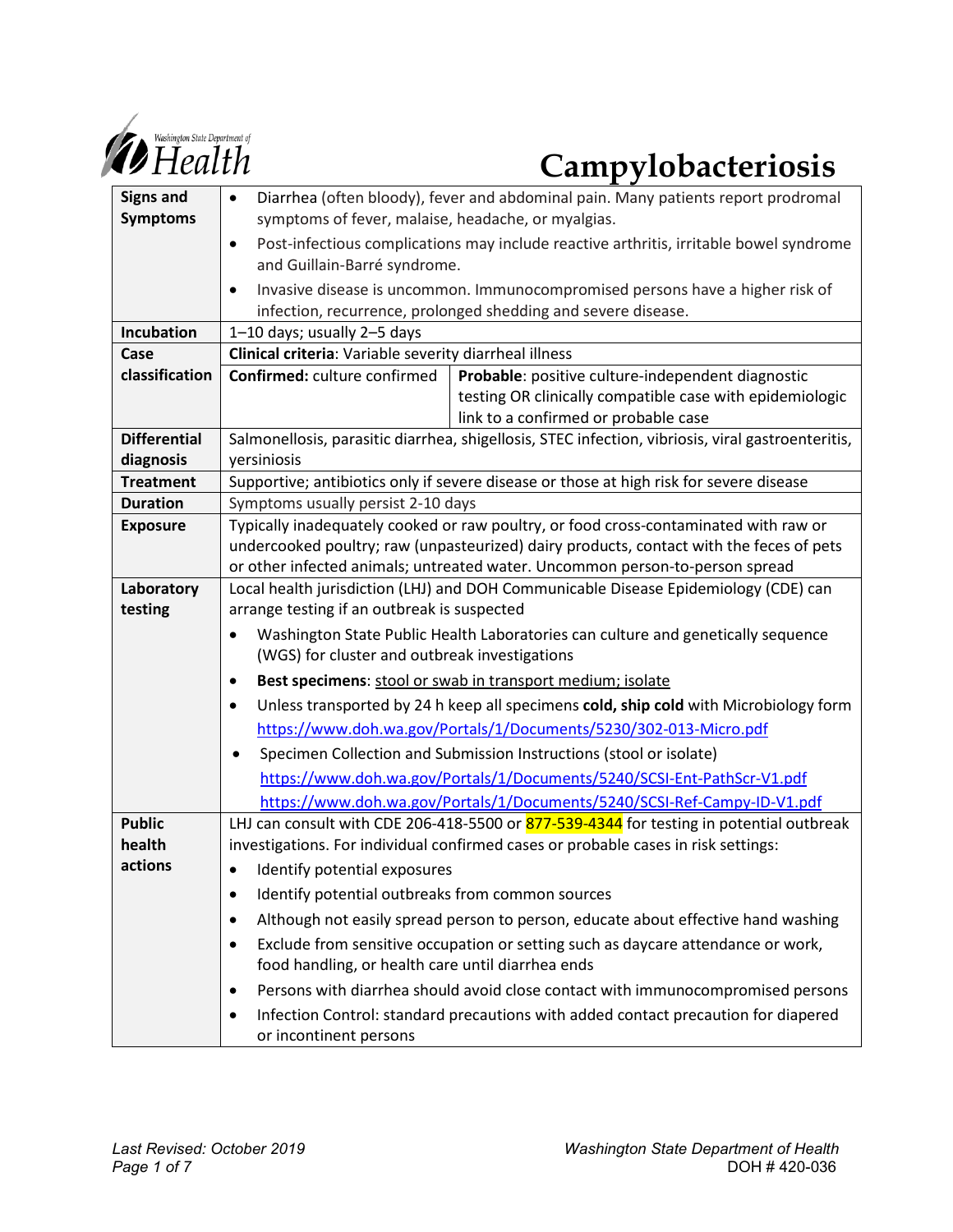## **Campylobacteriosis**

#### **1. DISEASE REPORTING**

#### **A.Purpose of Reporting and Surveillance**

- 1. To identify outbreaks and potential sources of ongoing transmission (e.g., a commercial raw milk dairy or public water supply).
- 2. To prevent further transmission from such sources.

#### **B. Legal Reporting Requirements**

- 1. Health care providers: notifiable to local health jurisdiction within 3 business days.
- 2. Health care facilities: notifiable to local health jurisdiction within 3 business days.
- 3. Laboratories: *Campylobacter* species notifiable to local health jurisdiction within 2 business days; specimen submission only on request.
- 4. Local health jurisdictions: notifiable to the Washington State Department of Health (DOH) Office of Communicable Disease Epidemiology (OCDE) within 7 days of case investigation completion or summary information required within 21 days of initial notification.

#### **C. Local Health Jurisdiction Investigation Responsibilities**

- 1. Collect basic information from all cases, including demographic data and hospitalization/death status.
- 2. Monitor case reports for outbreaks and investigate outbreaks.
- 3. Report all *confirmed*, *probable* and *suspect* cases through the Washington Disease Reporting System (WDRS) using the DOH campylobacteriosis case report form [\(https://www.doh.wa.gov/Portals/1/Documents/5100/210-020-ReportForm-Campy.pdf](https://www.doh.wa.gov/Portals/1/Documents/5100/210-020-ReportForm-Campy.pdf))

*Note: Due to limited public health resources, investigating and educating individual cases are considered optional activities.*

#### **2. THE DISEASE AND ITS EPIDEMIOLOGY**

#### **A. Etiologic Agent**

*Campylobacter* are gram-negative bacteria. Although several species of *Campylobacter* can cause human illness, *C. jejuni* is the most common cause of gastroenteritis. Rarely, infections are reported due to *C. coli*, *C. larii*, *C. fetus*, and *C. upsaliensis*.

#### **B. Description of Illness**

*C. jejuni* can cause a spectrum of disease ranging from uncomplicated gastroenteritis to fulminant disease similar to severe ulcerative colitis. Typical symptoms include diarrhea (often bloody), fever and abdominal pain. Many patients report prodromal symptoms of fever, malaise, headache, or myalgias. Less commonly a typhoid-like syndrome, febrile seizures or meningeal symptoms may occur. Post-infectious complications may include reactive arthritis and Guillain-Barré Syndrome. Symptoms usually persist less than one week. Invasive disease is uncommon. Immunocompromised persons have a higher risk of infection, recurrence, prolonged shedding and severe disease.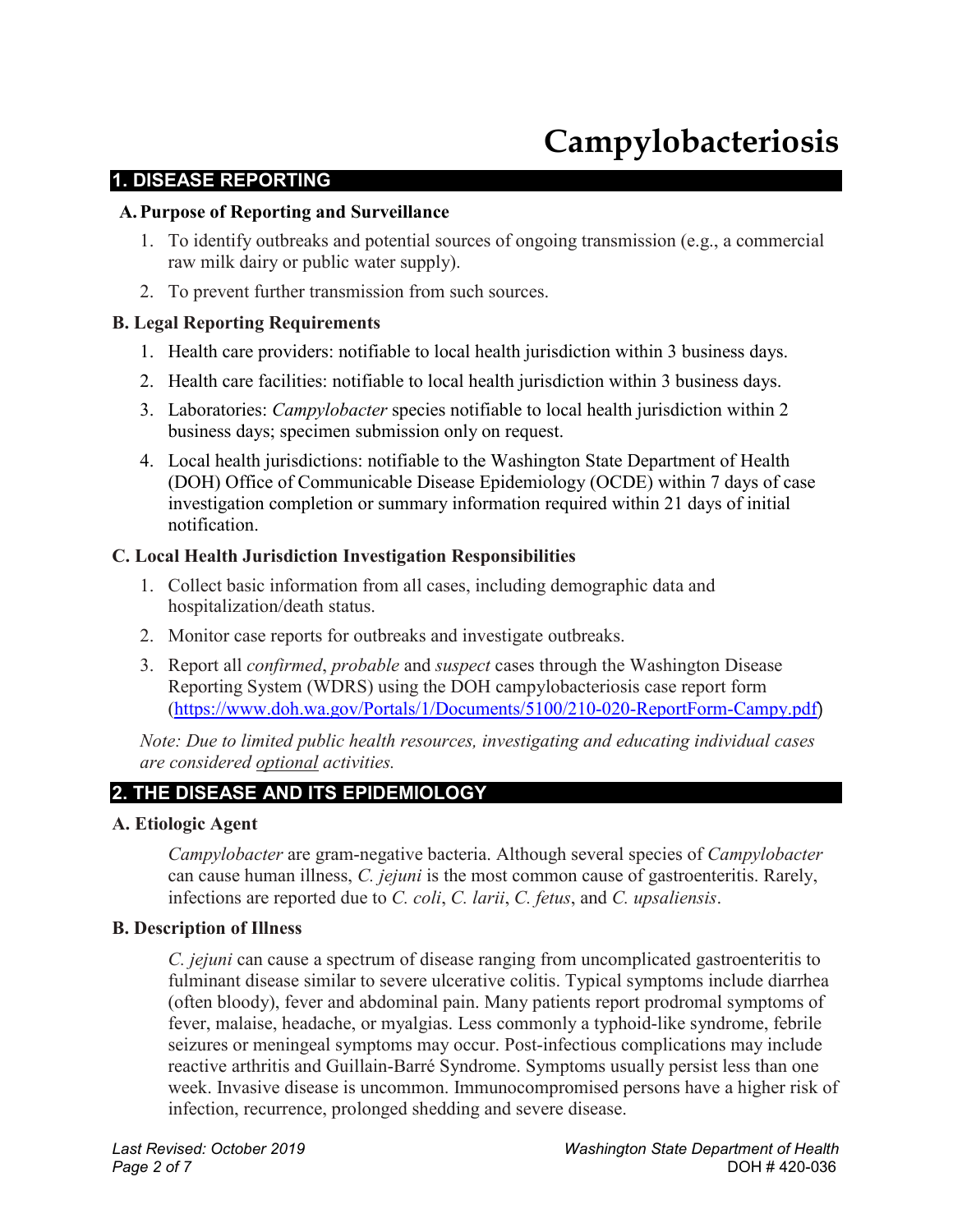#### **C. Campylobacteriosis in Washington State**

Up to 1300 reports of campylobacteriosis have been received per year. Commonly reported potential sources of infection include poultry and contact with animals.

#### **D. Reservoirs**

*Campylobacter* organisms are found in the gastrointestinal tract of domestic and wild animals and birds, notably cattle, poultry, and dogs.

#### **E. Sources and Modes of Transmission**

Transmission is fecal-oral, through ingestion of contaminated food that was inadequately cooked or mishandled, or through direct contact with animals. Person-toperson transmission is uncommon. Commonly recognized vehicles or mechanisms include:

- 1. Handling or eating undercooked/raw poultry or meat;
- 2. Unpasteurized (raw) milk or dairy products;
- 3. Contaminated and inadequately treated drinking water;
- 4. Contact with animals, especially young animals with diarrhea;
- 5. Contact with poultry.

#### **F. Incubation Period**

1–10 days; usually 2–5 days

#### **G. Period of Communicability**

The organism is shed in the feces for a few days to a few weeks. A chronic carrier state is unlikely. Antibiotic treatment will most likely reduce the period of shedding.

#### **H. Treatment**

Fluid and electrolyte replacement (oral or IV) is the mainstay of treatment for persons with campylobacteriosis. Antibiotics may shorten the duration of illness when given early in the infection. Treatment is primarily indicated for persons experiencing high fever, bloody diarrhea, or for those whose symptoms are prolonged or worsening at time of diagnosis.

#### **3. CASE DEFINITIONS**

#### **A. Clinical Criteria for Diagnosis**

A diarrheal illness of variable severity.

#### **B. Laboratory Criteria for Diagnosis**

Probable: Detection of *Campylobacter* spp. in a clinical specimen using non-culture based laboratory methods.

Confirmed: Isolation of *Campylobacter* from any clinical specimen.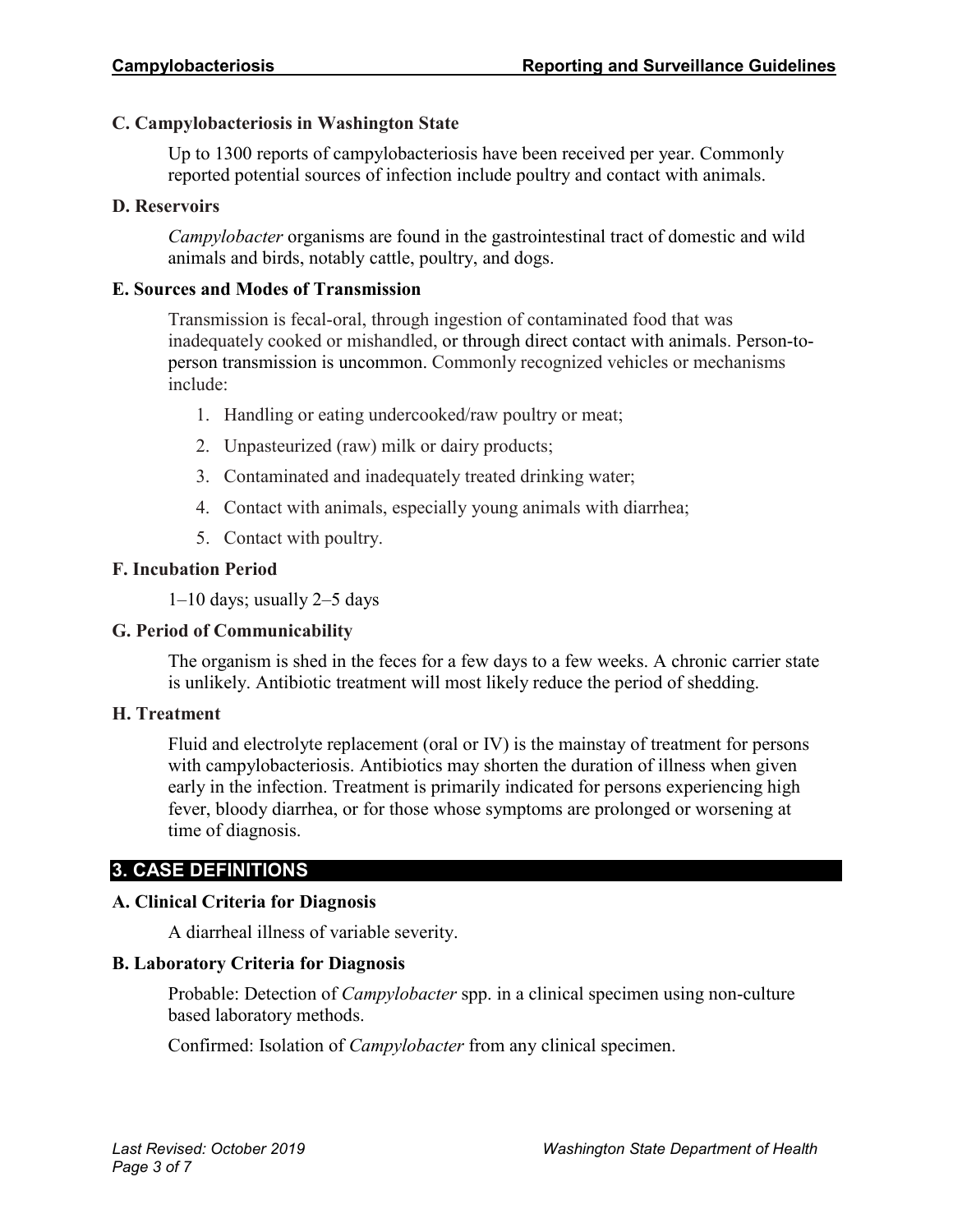#### **C. Case Definition (2014)**

- 1. Probable: Detection of Campylobacter spp. in a clinical specimen using a non-culture based laboratory method or a clinically compatible case that is epidemiologically linked to a confirmed or probable case.
- 2. Confirmed: Isolation of *Campylobacter* from a clinical specimen.

#### **4. DIAGNOSIS AND LABORATORY SERVICES**

#### **A. Diagnosis**

The diagnosis of campylobacteriosis is most commonly made by isolation of *Campylobacter* from stool. Isolating the organism from stool requires techniques that may not be routine at some laboratories, including culture on selective media at reduced oxygen tension and incubation at 43º C. Some laboratories now use immunodiagnostic assays (EIA).

#### **B. Services Available at the Washington State Public Health Laboratories (PHL)**

In an outbreak PHL can perform stool culturing for *Campylobacter* species, isolate identification and speciation, and Whole Genome Sequencing (WGS) analysis. Contact the Office of Communicable Disease Epidemiology for approval prior to submitting specimens.

#### **C. Specimen Collection**

For stool culturing, use a sterile applicator swab to collect stool, insert the swab into Cary-Blair transport medium, break off the stick at the score line below the lid of the bottle, push the cap on tightly, seal with pressure-sensitive labeling tape and mail immediately.

Enclose a completed PHL Microbiology submission form with each isolate and stool specimen [\(https://www.doh.wa.gov/Portals/1/Documents/5230/302-013-Micro.pdf\)](https://www.doh.wa.gov/Portals/1/Documents/5230/302-013-Micro.pdf).

### **5. ROUTINE CASE INVESTIGATION**

*The following section describes the routine case investigation for a person with campylobacteriosis. Due to limited public health resources, investigating and educating individual cases are considered optional activities.*

#### **A. Manage the Case**

- 1. Hospitalized patients should be treated using standard precautions. Contact precautions should be used for diapered or incontinent persons for the duration of the illness.
- 2. Although *Campylobacter* are not easily spread from person to person, the case should be educated regarding effective hand washing, particularly after using the toilet, changing diapers, and before preparing or eating food.
- 3. School Restrictions: Children should not attend school as long as they have diarrhea.
- 4. Work or Child Care Restrictions: Persons should not work as food handlers, child care or health care workers, or attend child care as long as they have diarrhea. It is not necessary to obtain negative stool cultures before returning to work or child care as long as diarrhea has resolved and the individual is otherwise well.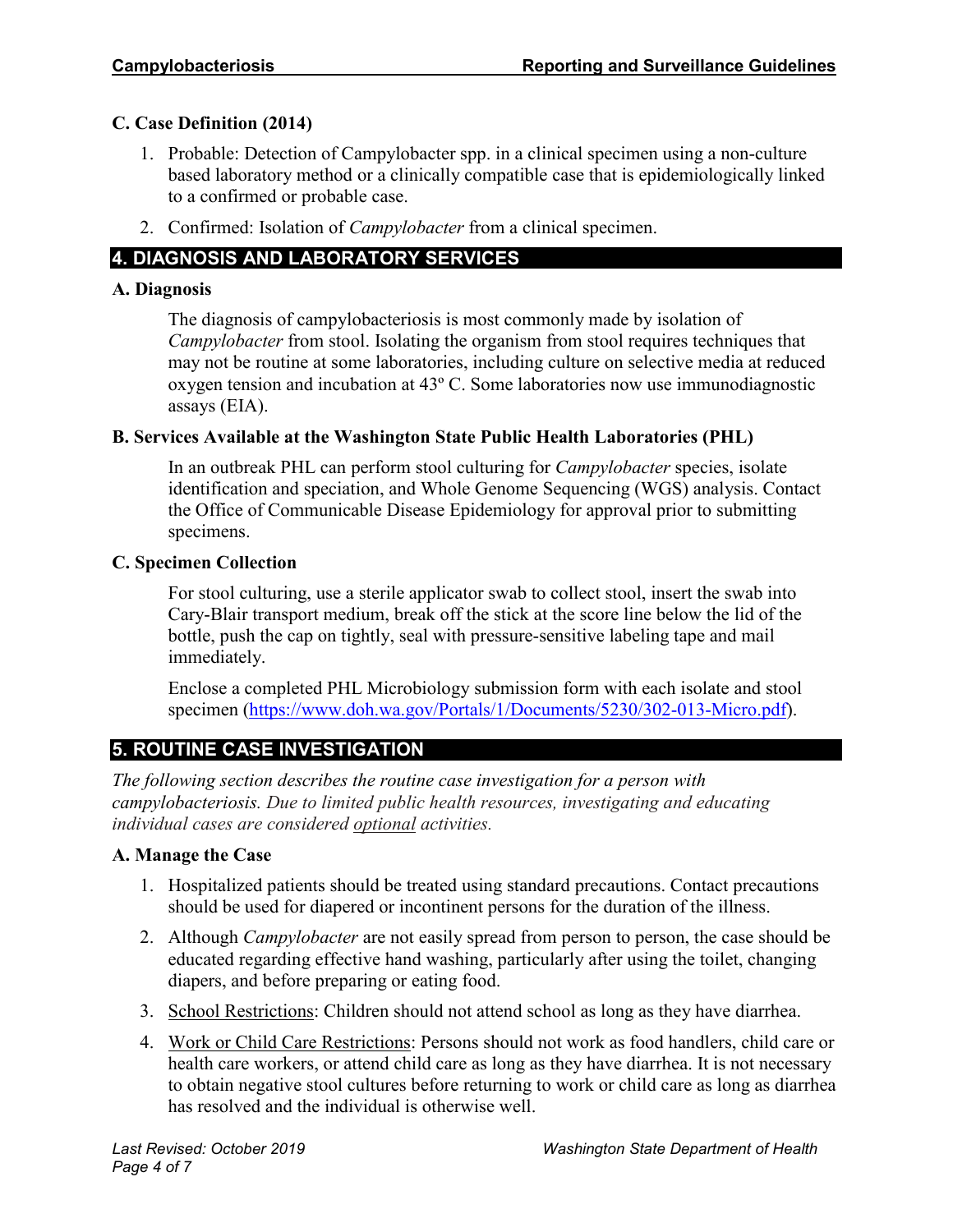#### **B. Identify Potential Source of Infection**

Ask about possible exposures 1–10 days before onset, including:

- 1. Contacts or household members with a similar illness. Obtain the person's name, diagnosis and phone number or address. Anyone meeting the probable case definition should be reported and investigated in the same manner as a confirmed case.
- 2. Source(s) of drinking water and source of any water consumed either purposefully or accidentally during work or sports activity, such as lake or stream.
- 3. Consumption of unpasteurized (raw) milk or dairy products. Identify type of raw milk (cow, goat or "other"), brand and/or sources, and dates(s) of purchase and consumption. If a commercial milk dairy is suspected as a source, notify the Office Communicable Disease Epidemiology.
- 4. Handling or consumption of raw or undercooked poultry or meat.
- 5. Meals from restaurants or other food services. Obtain name and location of the facility, and date of the meal.
- 6. Contact with animals or poultry. Ask whether animal has recently experienced diarrhea.

#### **C. Identify and Manage Contacts and Other Potentially Exposed Persons**

- 1. Contacts: Contacts with diarrhea should not work as food handlers, child care workers, or health care workers or attend school or child care. Cultures to confirm the diagnosis in epi-linked contacts is not necessary unless a dairy, public water supply or commercial product/establishment is a likely source of infection.
- 2. Others at risk for exposure: If a suspected source of infection is identified and has the potential for transmitting infection to a defined population, advise those individuals on measures to avoid exposure (e.g., boil water or drink bottled water until private well is decontaminated).

#### **D. Environmental Evaluation and Measures**

- 1. A sanitary inspection is indicated if a commercial food service facility or public water supply is suspected as the source of the infection. Commercial dairy product exposures are investigated in cooperation with the Washington State Department of Agriculture.
- 2. If indicated, provide guidance on decontaminating private drinking water supply and/or proper cooking and food handling practices to prevent infection. CDC provides information on disinfecting wells at: <https://www.cdc.gov/healthywater/drinking/private/wells/treatment.html>

#### **6. MANAGING SPECIAL SITUATIONS**

#### **A. Possible Foodborne or Waterborne Outbreaks**

*C. jejuni* is a frequent cause of foodborne disease, typically with home preparation errors. Call the Office of Communicable Disease Epidemiology if a common-source outbreak suspected.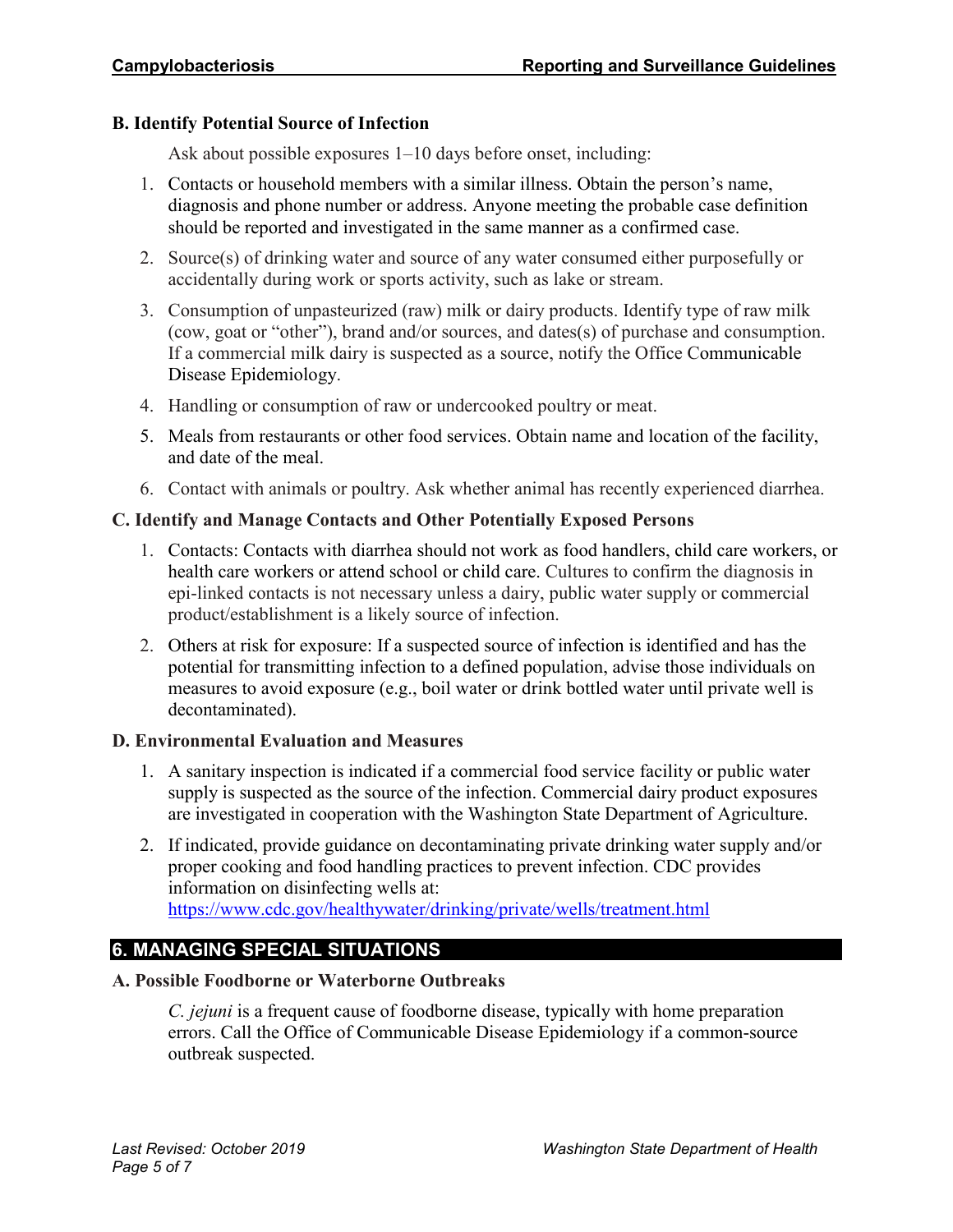#### **B. Cases Linked to Raw Milk Products**

Environmental evaluation of dairy facilities is conducted by the Washington State Department of Agriculture.

#### **C. Case Resides at a Health Care or Residential Care Facility**

Determine if there has been increased incidence of diarrheal illness at facility within the past month. If so, investigate these reports to identify possible common-source outbreaks or continuing sources of exposure. A facility may have requirements for reporting to their licensing agency. If indicated, conduct a sanitary inspection of facility.

#### **7. ROUTINE PREVENTION**

#### **A. Vaccine Recommendations:** None

#### **B. Prevention Recommendations**:

- 1. Wash hands after handling any animals, raw meat or poultry, and before food preparation.
- 2. Exercise care when handling or cleaning up after pets with diarrhea. Wash hands afterwards.
- 3. Avoid drinking or swallowing untreated surface water. Untreated water should be boiled or otherwise disinfected before consumption.
- 4. Avoid consumption of unpasteurized (raw) milk or dairy products.
- 5. Avoid consumption of raw or undercooked poultry and meat. Poultry prepared at home should be cooked to an internal temperature of 165ºF. If thermometer unavailable, cook at least until there is no pink and juices have no color.
- 6. Wash cutting boards and utensils with soap and water after contact with raw poultry, and avoid cross-contamination of utensils or foods that will be served without further cooking.
- 7. Wash hands after caring for diapered children or incontinent persons, after using the toilet and after handling soiled clothing or linens.

#### **ACKNOWLEDGEMENTS**

This document is a revision of the Washington State Guidelines for Notifiable Condition Reporting and Surveillance published in 2002 which were originally based on the Control of Communicable Diseases Manual (CCDM), 17<sup>th</sup> Edition; James Chin, Ed. APHA 2000. We would like to acknowledge the Oregon Department of Human Services for developing the format and select content of this document.

#### **UPDATES**

**October 2010: Section 2B:** Less commonly, a typhoid-like syndrome, febrile seizures or meningeal symptoms may occur. Post-infectious complications may include reactive arthritis and Guillain-Barré syndrome. Immunocompromised persons have a higher risk of infection, recurrence, prolonged shedding and severe disease. **Section 2E:** Infective dose is low. **Section 3C:** Addition of probable case definition based on diagnosis by immunoassay. **Section 4A:** Details about laboratory diagnostic methods.

**January 2011:** The Legal Reporting Requirements section has been revised to reflect the 2011 Notifiable Conditions Rule revision.